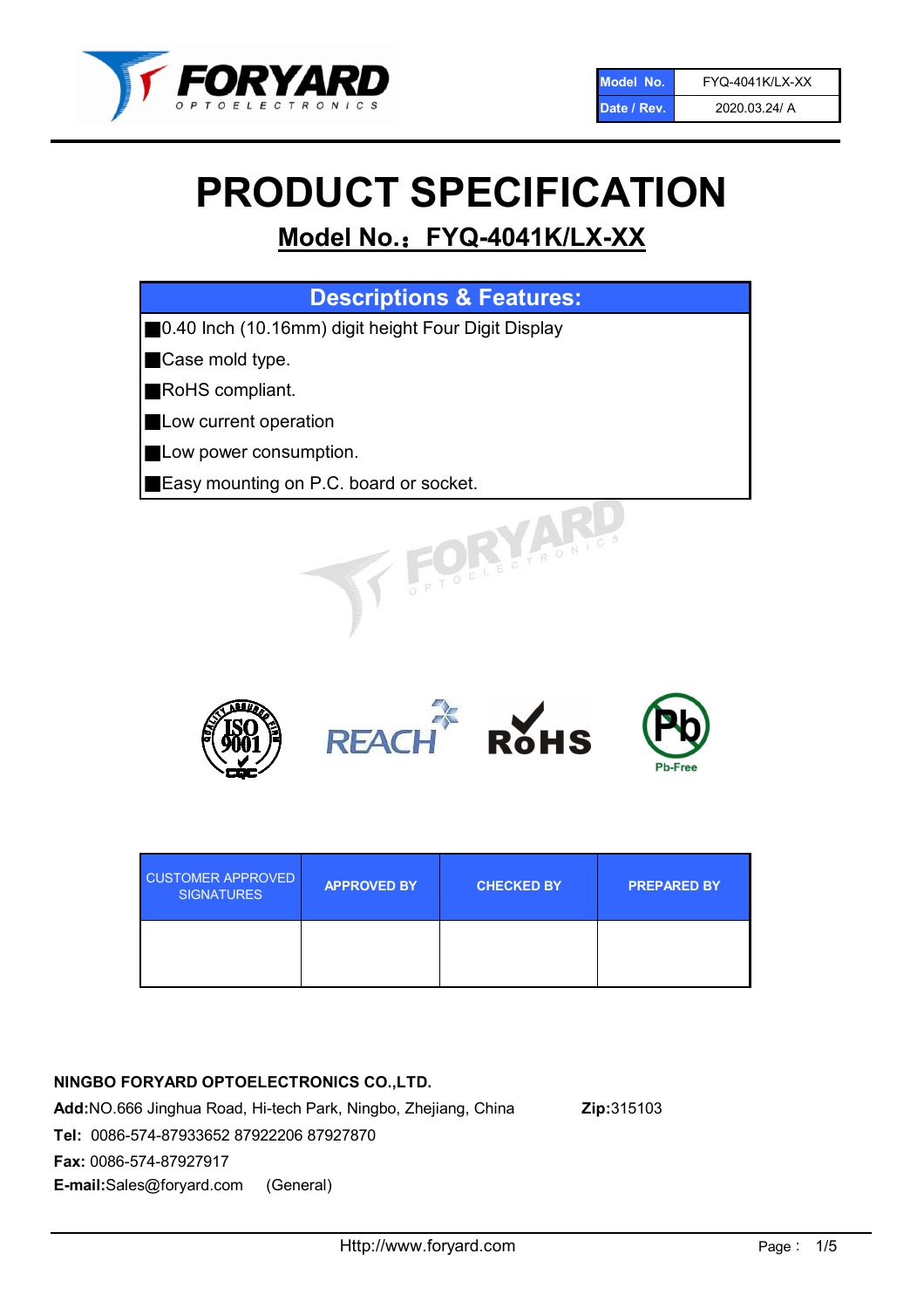

| Model No.   | <b>FYQ-4041K/LX-XX</b> |
|-------------|------------------------|
| Date / Rev. | 2020.03.24/ A          |

#### Model No.: FYQ-4041K/LX-XX

#### ■ -XX: REF Surface / Epoxy color

| Color<br><b>Number</b>      |                |                                                   |             |                |
|-----------------------------|----------------|---------------------------------------------------|-------------|----------------|
| REF Surface Color   O White |                | ○ Black  ○ Gray                                   | $\circ$ Red | $\circ$ Green  |
| Epoxy Color                 | I⊖ Water Clear | $\mathbin{\varcap}$ White $\mathbin{\varcap}$ Red | IO Green∶   | $\circ$ Yellow |

#### ■ Mechanical Dimensions





Notes:

- 1. All pins are Φ0.50[.020]mm
- 2. Dimension in millimeter [inch], tolerance is ±0.25 [.010] and angle is ±1° unless otherwise noted.
- 3. Bending≤Length\*1%.
- 4.The specifications,characteristics and technical data described in the datasheet are subject to change without prior notice.
- 5.The drawing is different from the actual one, please refer to the sample.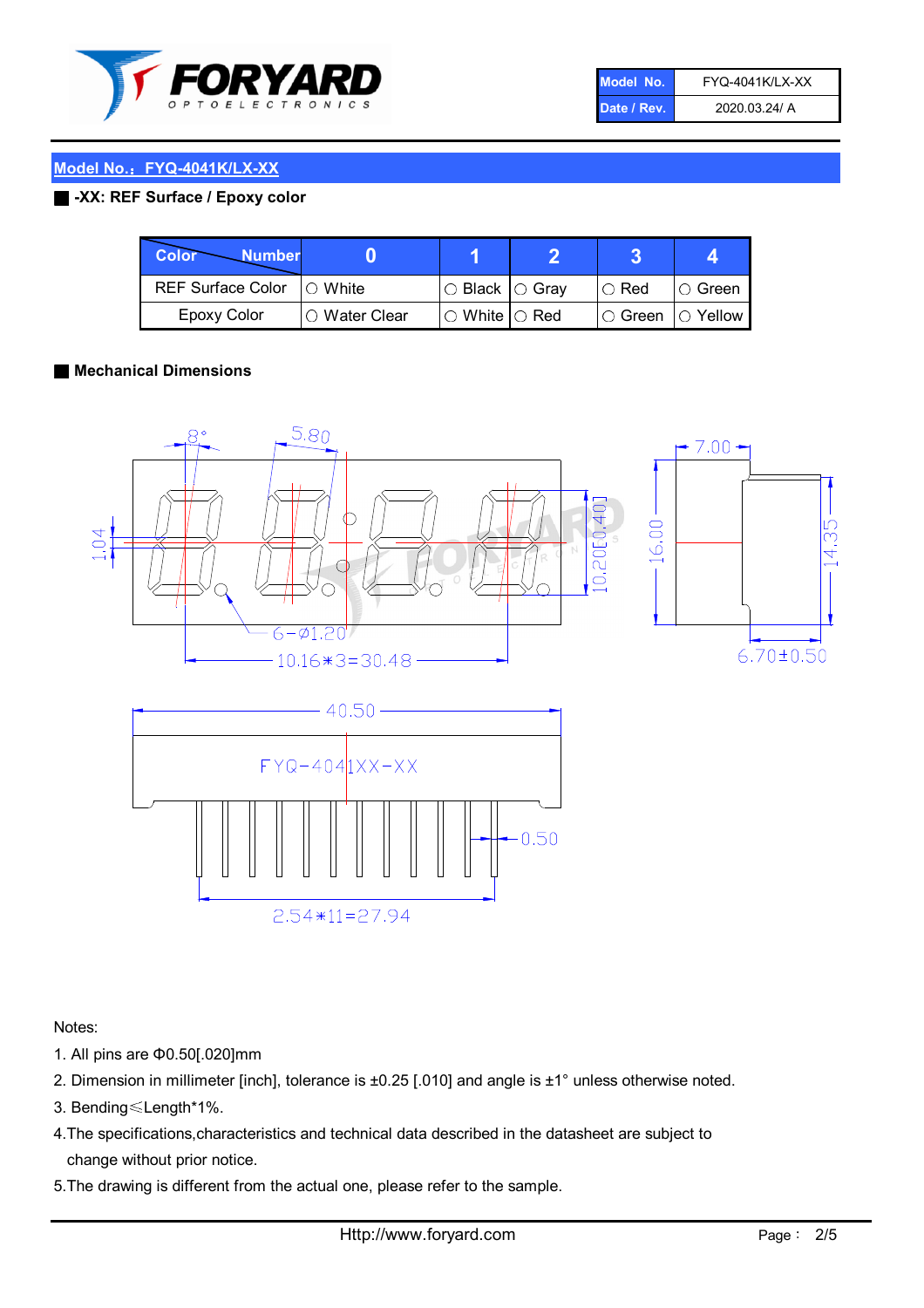

| Model No.   | <b>FYQ-4041K/LX-XX</b> |
|-------------|------------------------|
| Date / Rev. | 2020.03.24/ A          |

## Model No.: FYQ-4041K/LX-XX

# ■ All Light On Segments Feature & Pin Position



Common Anode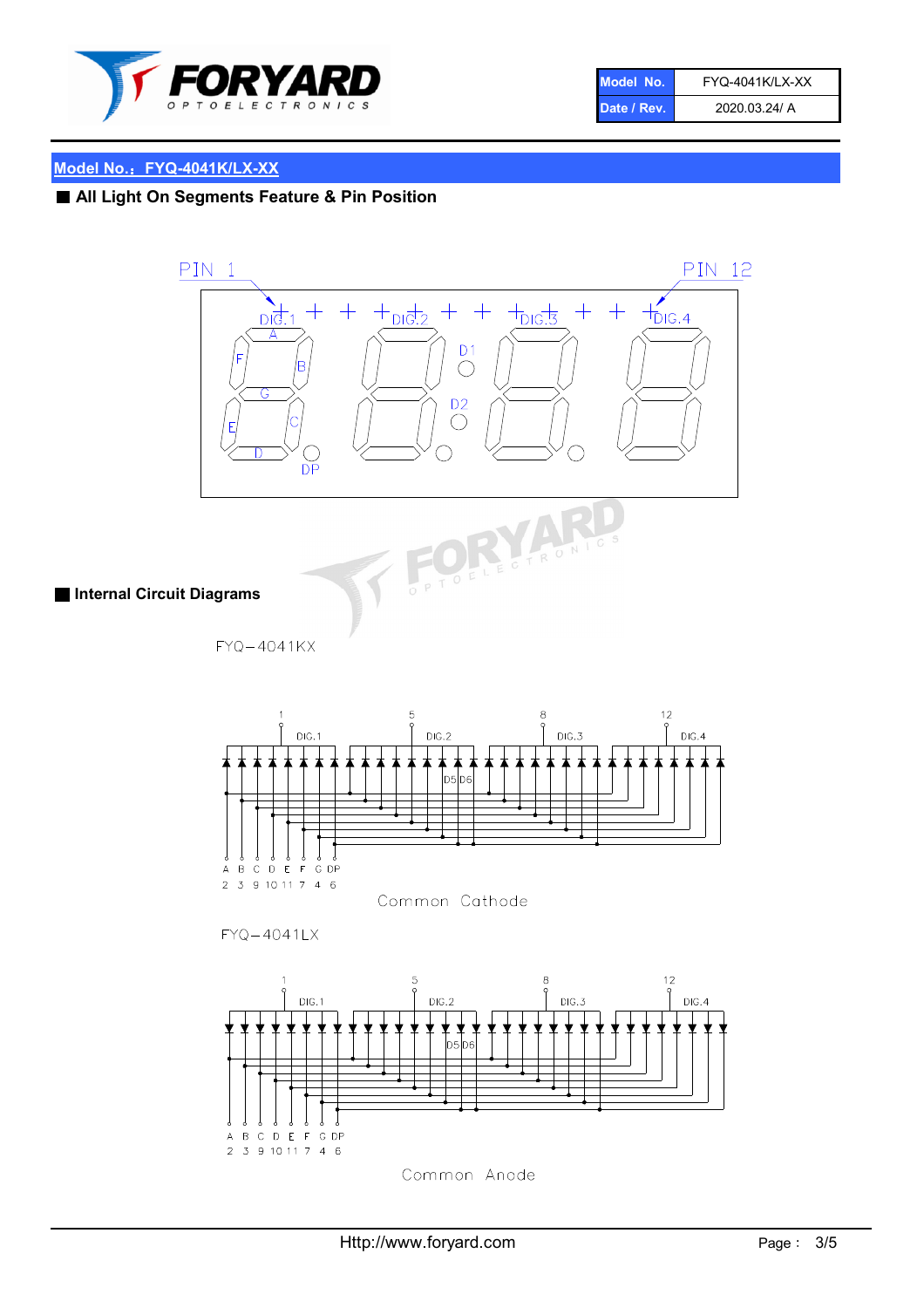

| Model No.   | <b>FYQ-4041K/LX-XX</b> |
|-------------|------------------------|
| Date / Rev. | 2020.03.24/ A          |

(Ta=25℃)

#### Model No.: FYQ-4041K/LX-XX

#### Absolute maximum

| solute maximum ratings       |               |                       |              |            | (Ta=25℃)    |
|------------------------------|---------------|-----------------------|--------------|------------|-------------|
| <b>Parameter</b>             |               | <b>Test Condition</b> | <b>Value</b> |            |             |
|                              | <b>Symbol</b> |                       | <b>Min</b>   | <b>Max</b> | <b>Unit</b> |
| Reverse Voltage              | VR            | $IR = 30$             | 5            |            |             |
| <b>Forward Current</b>       | ΙF            |                       |              | 30         | mA          |
| Power Dissipation            | Pd            |                       |              | 100        | mW          |
| <b>Pulse Current</b>         | Ipeak         | Duty=0.1mS,1KHz       |              | 150        | mA          |
| <b>Operating Temperature</b> | Topr          |                       | $-40$        | $+85$      | °C          |
| Storage Temperature          | Tstr          |                       | $-40$        | $+85$      | °C          |

#### ■ Electrical-Optical Characteristics

#### ● Color Code & Chip Characteristics:(Test Condition:IF=10mA)

Typ Max S | Hi $\textsf{Red}$  | AlGaInP | 660nm LE 20nm | 2.00 | 2.50 D | Super Red | AIGaAs/DH | 650nm | 20nm | 2.00 | 2.50 E | Orange | GaAsP | 625nm | 35nm | 2.00 | 2.50 A | Amber | GaAsP | 610nm | 35nm | 2.00 | 2.50 Y | Yellow | GaAsP | 590nm | 35nm | 2.00 | 2.50 G Yellow Green AIGaInP | 570nm | 10nm | 2.00 | 2.50 3.00 3.80 3.00 3.80 W | White | InGaN/GaN | X=0.29,Y=0.30 |CCT:9500K| 3.00 | 3.80 UHR Ultra Hi Red | AlGaInP | 640nm | 20nm | 2.00 | 2.50 UR | Ultra Red | AlGaInP | 635nm | 20nm | 2.00 | 2.50 UE Ultra Orange | AIGaInP | 625nm | 20nm | 2.00 | 2.50 UA Ultra Amber | AIGaInP | 610nm | 20nm | 2.00 | 2.50  $UV$  Ultra Yellow  $\vert$  AlGaInP  $\vert$  590nm  $\vert$  20nm  $\vert$  2.00  $\vert$  2.50  $\text{UG}$  Ultra Yellow Green | AIGaInP | 570nm | 30nm | 2.00 | 2.50 PG Pure Green | InGaN | 520nm | 36nm | 3.00 | 3.80 30nm 3.00 3.80 30nm 3.00 3.80 UW |Ultra White | InGaN/GaN | X=0.29,Y=0.30 |CCT:9500K| 3.00 | 3.80 40~85 60~120~180 40~70 Segment-to-Segment Luminous Intensity ratio(Iv-M) 1.5:1 610nm 9~20(mw) 350~450 470nm 120~180 120~180 Ultra Blue InGaN/GaN InGaN/GaN 9~20(mw) 20~50 280~600 570nm | 30nm | 2.00 | 2.50 | 20~60 470nm 590nm InGaN/GaN B Blue I InGaN 570nm | 10nm | 2.00 | 2.50 | 10~20 30~105 30~135 460nm 520nm Ultra brightness **AlGaInP** AlGaInP 60nm AlGaInP 640nm Peak Wave Length $(\lambda_{\rm P})$ UB 460nm 635nm AlGaInP AlGaInP AlGaInP InGaN/GaN AlGaInP 10~20 Luminous **Intensity** (Iv) Unit:mcd AlGainP 660nm GaAsP GaAsP AlGaAs/DH **Spectral** Line halfwidth (∆λ1/2) 10~20 Standard brightness Forward Voltage(VF) Unit:V 15~30 10~20 625nm GaAsP 590nm **Emitting Color Dice Material** 10~21 610nm

#### Note:

1.Luminous Intensity is based on the Foryard standards.

2.Pay attention about static for InGaN